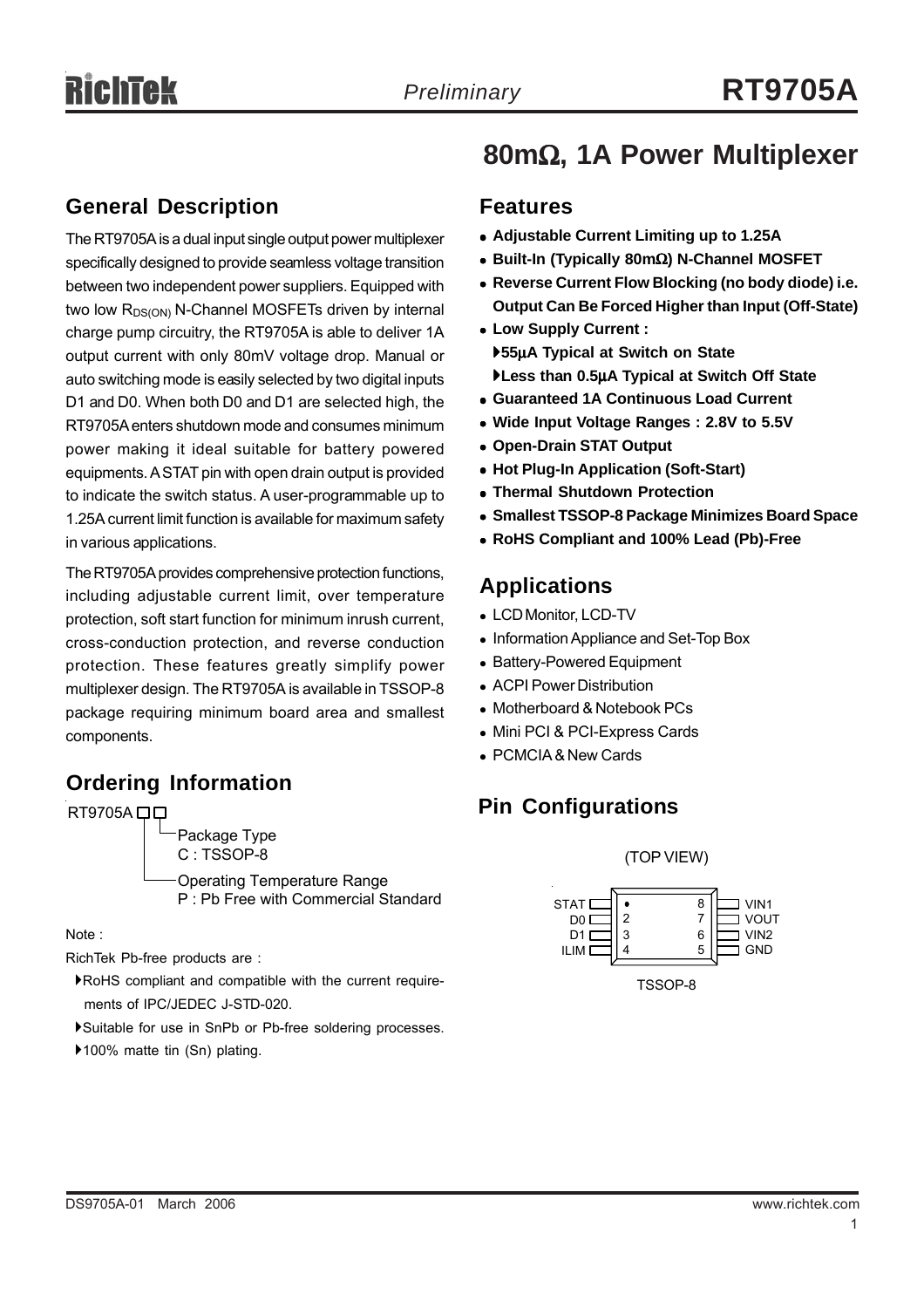# **Typical Application Circuit**



### **Functional Pin Description**

| <b>Pin Name</b>  | <b>Pin Function</b>                                                                                         |
|------------------|-------------------------------------------------------------------------------------------------------------|
| VIN <sub>1</sub> | Power Input1 Voltage                                                                                        |
| VIN <sub>2</sub> | Power Input2 Voltage                                                                                        |
| <b>VOUT</b>      | Output Voltage                                                                                              |
| <b>GND</b>       | Ground                                                                                                      |
| <b>STAT</b>      | STAT is an open-drain output that is Hi-Z if the VIN2 switch is ON.                                         |
| D0, D1           | The truth table shown below illustrates the functionality of D0 and D1.                                     |
| ILIM             | A resistor R <sub>ILIM</sub> from ILIM to GND sets the current limit $I_{LIM}$ to (500/R <sub>ILIM</sub> ). |

#### **Table 1. Truth Table**

| D <sub>1</sub> | D <sub>0</sub> | V <sub>IN2</sub> V <sub>IN1</sub> | <b>STAT</b> | <b>VOUT</b>      |
|----------------|----------------|-----------------------------------|-------------|------------------|
|                |                |                                   | $Hi-Z$      | V <sub>IN2</sub> |
|                |                | No                                |             | V <sub>IN1</sub> |
|                |                | Yes                               | $Hi-Z$      | V <sub>IN2</sub> |
|                |                |                                   |             | V <sub>IN1</sub> |
|                |                |                                   |             |                  |

**Notes for Table 1.**

- 1. X : Don' t care
- 2. Hi-Z: High impedance node

3. D0 and D1 cannot be floating which will lead to an unknown state.

4. An internal MOSFET with 2kΩ R<sub>DS(ON)</sub> turns on and softly discharges the output voltage when D0 = D1 = 1.

2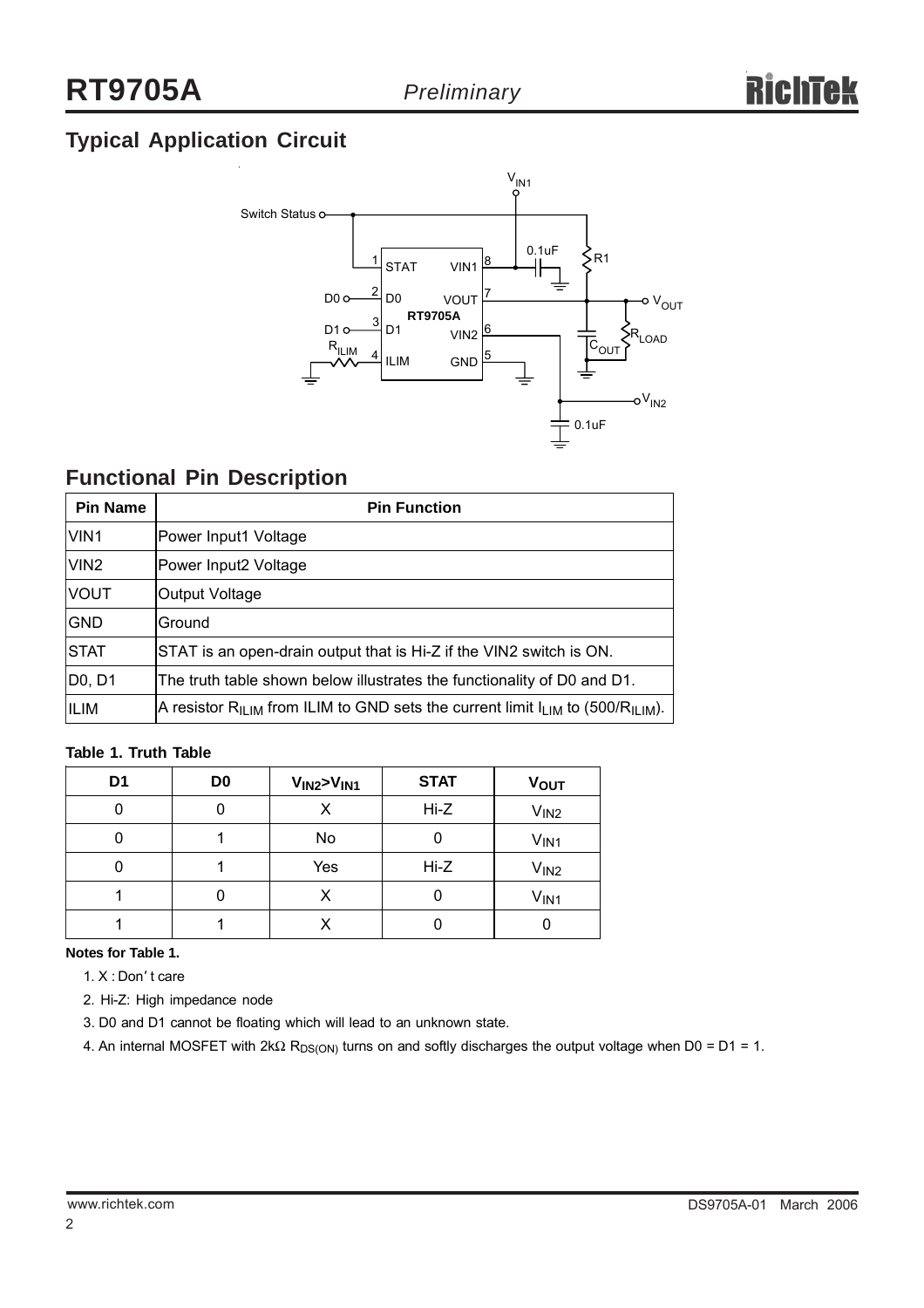# iek

### **Test Circuits**





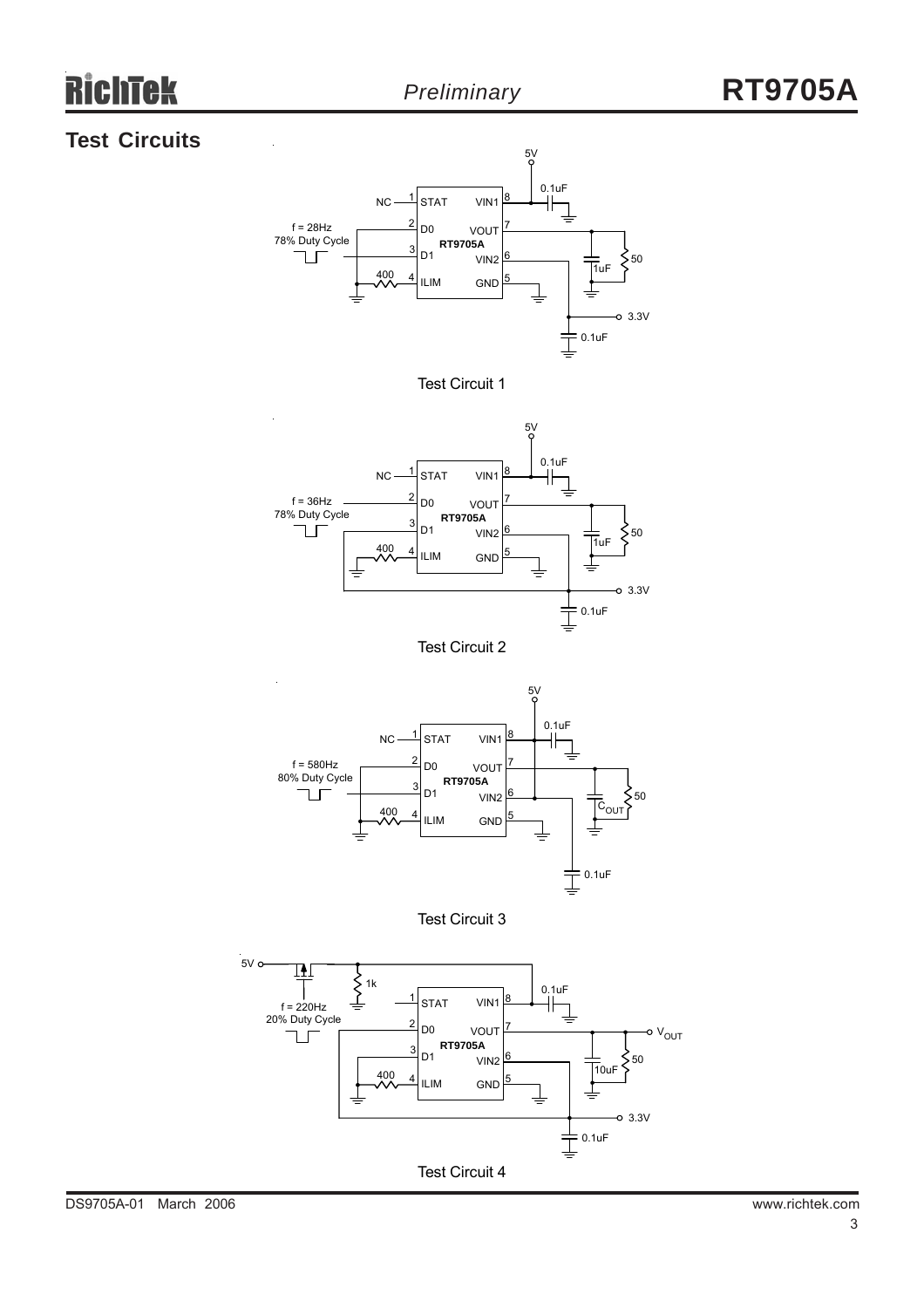### **Function Block Diagram**



### **Timing Diagram**



4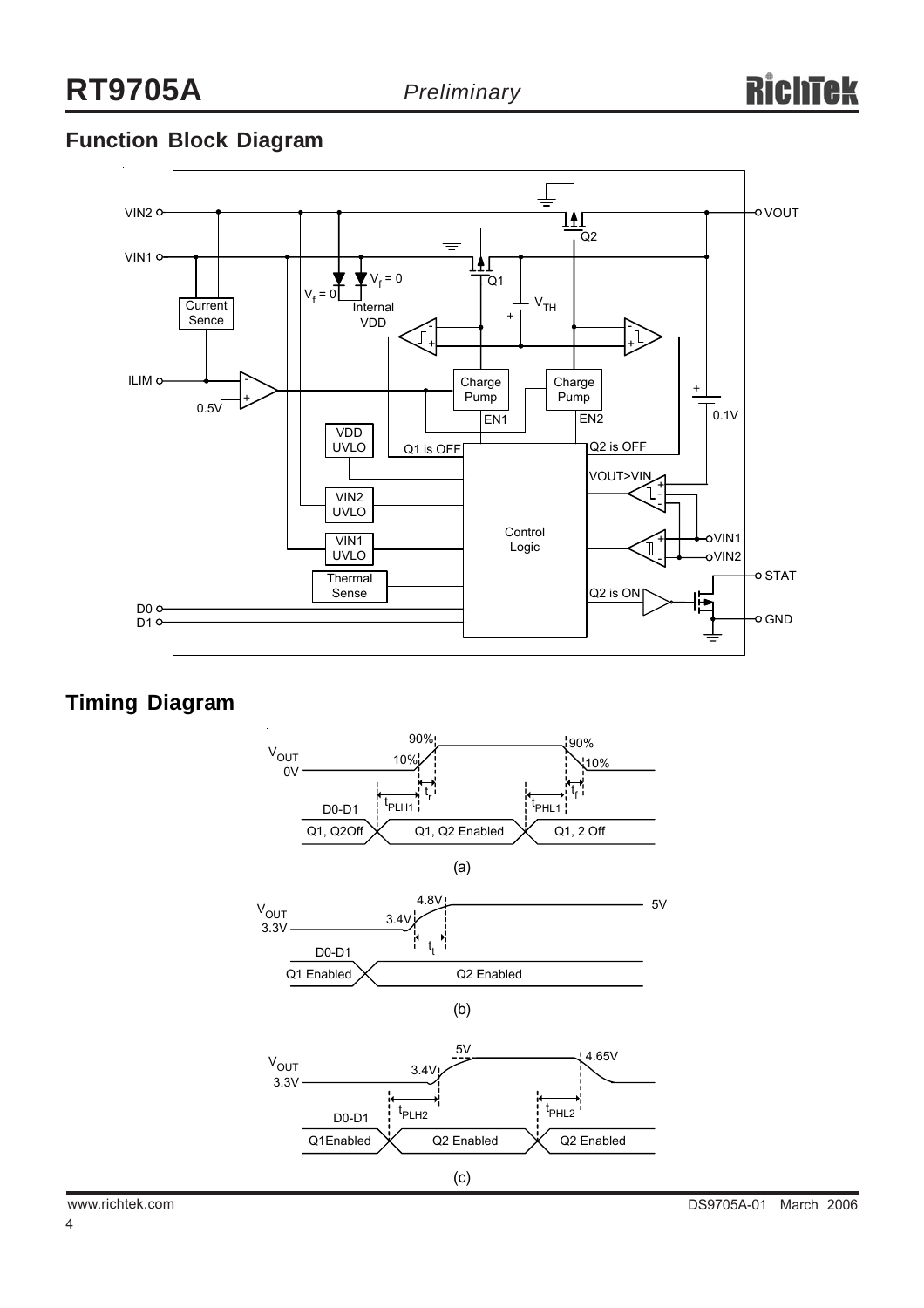### **Absolute Maximum Ratings (Note 1)**

| • Power Dissipation, $P_D @ T_A = 25^\circ C$ |  |
|-----------------------------------------------|--|
|                                               |  |
| • Package Thermal Resistance (Note 4)         |  |
|                                               |  |
|                                               |  |
|                                               |  |
|                                               |  |
| • ESD Susceptibility (Note 2)                 |  |
|                                               |  |
|                                               |  |

# **Recommended Operating Conditions** (Note 3)

| • Input Voltage                |  |
|--------------------------------|--|
|                                |  |
|                                |  |
|                                |  |
|                                |  |
|                                |  |
| • Junction Temperature Range - |  |
|                                |  |

### **Electrical Characteristics**

 $(V_{IN1} = V_{IN2} = 3.6V, C_{IN} = C_{OUT} = 1 \mu F, R_{ILIM} = 400 \Omega, T_A = 25^{\circ}C,$  unless otherwise specified)

| <b>Parameter</b>          |                                    | Symbol                                       | <b>Test Conditions</b>                                                                                                                                    | Min | <b>Typ</b> | <b>Max</b> | <b>Units</b> |
|---------------------------|------------------------------------|----------------------------------------------|-----------------------------------------------------------------------------------------------------------------------------------------------------------|-----|------------|------------|--------------|
| <b>Power Switch</b>       |                                    |                                              |                                                                                                                                                           |     |            |            |              |
| Switch On Resistance      |                                    | $V_{IN1}$ = $V_{IN2}$ = 3.6V, $I_{OUT}$ = 1A |                                                                                                                                                           |     | 80         | 95         |              |
|                           |                                    |                                              | $\big $ R <sub>DS(ON)</sub> $\big $ V <sub>IN1</sub> = V <sub>IN2</sub> = 3.6V, I <sub>OUT</sub> = 1A<br>$-5^{\circ}C \leq T_A \leq 85^{\circ}C$ (Note 5) | --  | --         | 120        | $m\Omega$    |
|                           | Logic Inputs (D0 and D1)           |                                              |                                                                                                                                                           |     |            |            |              |
| Threshold                 | Logic-Low Voltage                  | $V_{IL}$                                     |                                                                                                                                                           | --  |            | 0.7        | ٧            |
|                           | Logic-High Voltage V <sub>IH</sub> |                                              |                                                                                                                                                           | 2.0 |            | --         |              |
| Input Current at D0 or D1 |                                    | ЩL                                           | D0 or D1 = High, Sink Current                                                                                                                             |     |            |            |              |
|                           |                                    | ШH                                           | D0 or $D1 = Low$ , Source Current                                                                                                                         |     | --         |            | μA           |

*To be continued*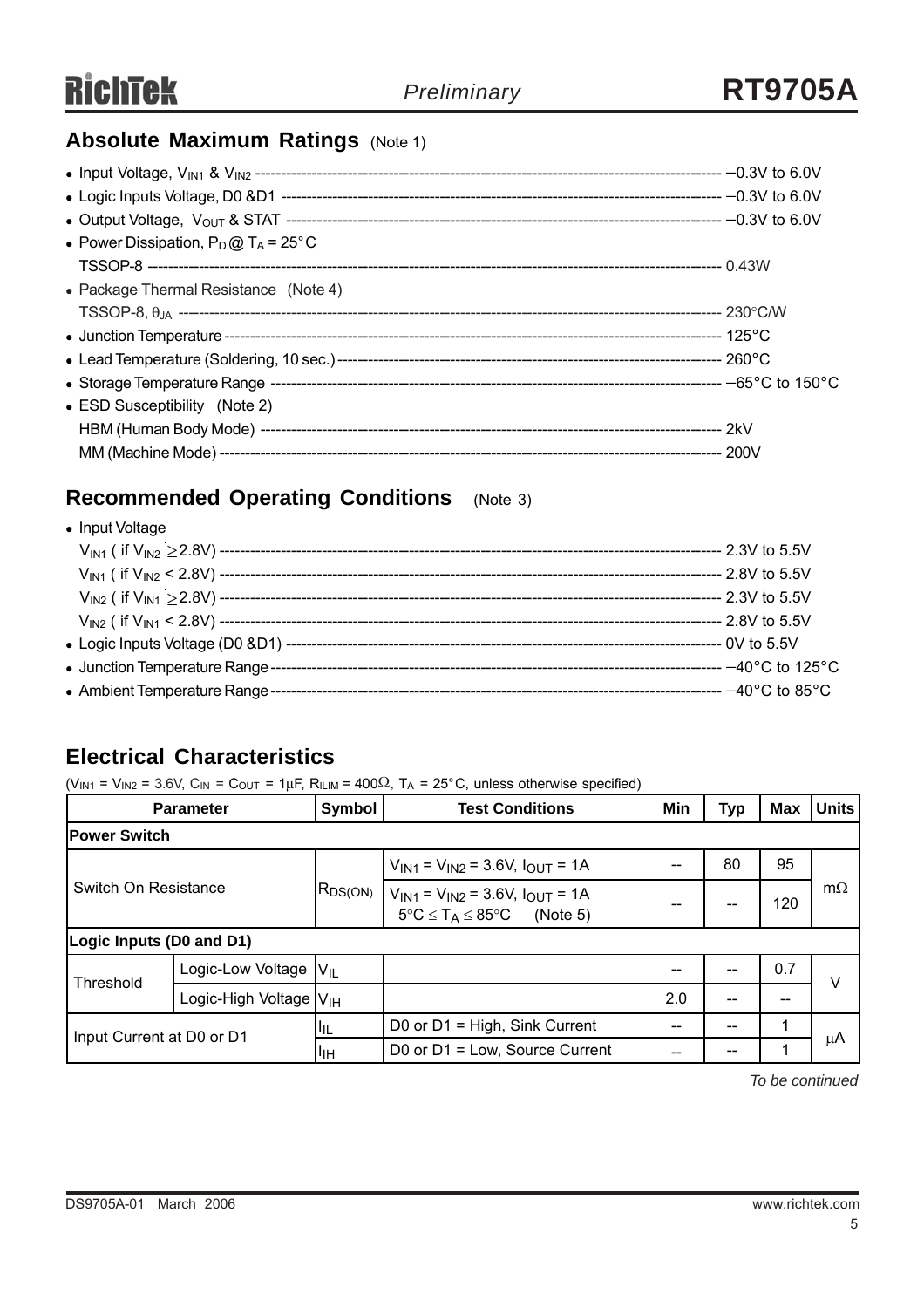**RT9705A** *Preliminary*

| <b>Parameter</b>                                                                               | <b>Symbol</b>            | <b>Test Conditions</b>                                                                                                                                                                                                    | Min                      | <b>Typ</b> | <b>Max</b>               | <b>Units</b>    |  |
|------------------------------------------------------------------------------------------------|--------------------------|---------------------------------------------------------------------------------------------------------------------------------------------------------------------------------------------------------------------------|--------------------------|------------|--------------------------|-----------------|--|
| <b>Supply and Leakage Currents</b>                                                             |                          |                                                                                                                                                                                                                           |                          |            |                          |                 |  |
| <b>Quiescent Current From</b>                                                                  | I <sub>S1</sub>          | $D1 = High, D0 = Low (VIN1 Active),$<br>$V_{IN1}$ = 3.6V, $V_{IN2}$ = 3.3V, $I_{OUT}$ = 0A                                                                                                                                | --                       | 55         | 200                      | μA              |  |
| (VIN1 + VIN2) (Operating)                                                                      | ls2                      | $D0 = D1 = Low (VIN2 Active),$<br>$V_{IN1}$ = 3.3V, $V_{IN2}$ = 3.6V, $I_{OUT}$ = 0A                                                                                                                                      | --                       | 55         | 200                      |                 |  |
| <b>Shut Down Current From</b><br>(VIN1 + VIN2) (Standby)                                       | <b>I</b> SHDN            | $D0 = D1 = High (Inactive),$<br>$V_{IN1} = V_{IN2} = 3.6V, I_{OUT} = 0A$                                                                                                                                                  | --                       | 0.5        | 3                        | μA              |  |
| Forward Leakage Current From<br>VIN1 (Measured from VOUT to GND)                               |                          | $D0 = D1 = High (inactive),$<br>$I_{\text{FLKG_VIN1}} V_{\text{IN1}}=3.6V,$<br>$V_{IN2}$ Open, $V_{OUT} = 0V$ (Shorted)                                                                                                   | --                       | 0.1        | 5                        | μA              |  |
| Forward Leakage Current From<br>VIN2 (Measured from VOUT to GND)                               |                          | $D0 = D1 = High (inactive),$<br>$I_{FLKG_VIN2}$ $V_{IN2}$ = 3.6V,<br>$V_{IN1}$ Open, $V_{OUT} = 0V$ (Shorted)                                                                                                             | --                       | 0.1        | 5                        | μA              |  |
| Reverse Leakage Current to VINx<br>(Measured from VINx to GND)                                 |                          | D0 = D1 = High (inactive), $V_{INX}$ = 0V,<br>$I_{RLKG\_VINx} _{V_{OUT}} = 3.6V$                                                                                                                                          | $\overline{\phantom{a}}$ | 0.3        | 5                        | μA              |  |
| <b>Current Limit circuit</b>                                                                   |                          |                                                                                                                                                                                                                           |                          |            |                          |                 |  |
| <b>Current Limit Accuracy</b>                                                                  | <b>ILIM_400</b>          | $RILIM = 400\Omega, VIN1 = VIN2 = 3.6V$                                                                                                                                                                                   | 0.95                     | 1.25       | 1.56                     | A               |  |
|                                                                                                | $I_{LIM_700}$            | $R_{ILIM}$ = 700 $\Omega$ , $V_{IN1}$ = $V_{IN2}$ = 3.6V                                                                                                                                                                  | 0.47                     | 0.71       | 0.99                     |                 |  |
| Output Current at ILIM                                                                         | $I_{LIM}$                | $VILIM = 0V, IOUT = 0A$                                                                                                                                                                                                   | $\mathbf 0$              |            | 150                      | μA              |  |
| <b>UVLO</b>                                                                                    |                          |                                                                                                                                                                                                                           |                          |            |                          |                 |  |
| VIN1 and VIN2 UVLO                                                                             | V <sub>UVLO_FAL</sub>    | <b>Falling Edge</b>                                                                                                                                                                                                       | 1.2                      | 1.28       | --                       | V               |  |
|                                                                                                |                          | V <sub>UVLO_RSE</sub> Rising Edge                                                                                                                                                                                         | --                       | 1.34       | 1.6                      |                 |  |
| Internal VDD UVLO (the higher of VUVLO_FAL                                                     |                          | <b>Falling Edge</b>                                                                                                                                                                                                       | 2.2                      | 2.4        | $\overline{\phantom{a}}$ | V               |  |
| VIN1 and VIN2)                                                                                 | VUVLO RSE                | <b>Rising Edge</b>                                                                                                                                                                                                        |                          | 2.5        | 2.8                      |                 |  |
| UVLO Deglitch for VIN1 and VIN2                                                                |                          | Rising Edge (Note 6) (Note7)                                                                                                                                                                                              | --                       | 100        | $\overline{\phantom{a}}$ | $\mu$ s         |  |
| <b>VIN2 to VIN1 Comparators</b>                                                                |                          |                                                                                                                                                                                                                           |                          |            |                          |                 |  |
| Hysteresis of VIN2 to VIN1<br>comparator                                                       |                          |                                                                                                                                                                                                                           | 0.1                      | $-$        | 0.2                      | V               |  |
| Deglitch of VIN2 to VIN1<br>comparator (both Rising & Falling)                                 |                          |                                                                                                                                                                                                                           | 50                       | 75         | 100                      | μS              |  |
| <b>Reverse Conduction Blocking</b>                                                             |                          |                                                                                                                                                                                                                           |                          |            |                          |                 |  |
| ΔV <sub>O (I Block)</sub> Minimum Output-to-<br>Input Voltage Difference to Block<br>Switching |                          | D0 = D1 = High, $V_{INX}$ = 3.3V. Connect $V_{OUT}$ to<br>a 5V supply through a series $100\Omega$ resistor.<br>Let D0 = Low. Slowly decrease the supply<br>voltage until V <sub>OUT</sub> connects to V <sub>IN1</sub> . |                          | 130        |                          | mV              |  |
| <b>STAT Output</b>                                                                             |                          |                                                                                                                                                                                                                           |                          |            |                          |                 |  |
| Leakage Current                                                                                | <b>ILEAKAGE</b>          | $VO(STAT) = 5.5V$                                                                                                                                                                                                         | --                       | 0.01       | 1                        | μA              |  |
| <b>Saturation Voltage</b>                                                                      | <b>V<sub>SAT</sub></b>   | $I_{I(STAT)}$ = 2mA, $V_{IN1}$ Switch is On                                                                                                                                                                               | $-$                      |            | 0.4                      | V               |  |
| Deglitch Time (falling edge only)                                                              |                          | (Note 6)                                                                                                                                                                                                                  | --                       | 150        | --                       | $\mu$ S         |  |
| <b>Thermal Shutdown</b>                                                                        |                          |                                                                                                                                                                                                                           |                          |            |                          |                 |  |
| <b>Thermal Shutdown Protection</b>                                                             | <b>T<sub>SD</sub></b>    |                                                                                                                                                                                                                           | --                       | 135        | --                       | $\rm ^{\circ}C$ |  |
| <b>Thermal Shutdown Hysteresis</b>                                                             | $\Delta$ T <sub>SD</sub> |                                                                                                                                                                                                                           | --                       | 10         | --                       | $^{\circ}C$     |  |

*To be continued*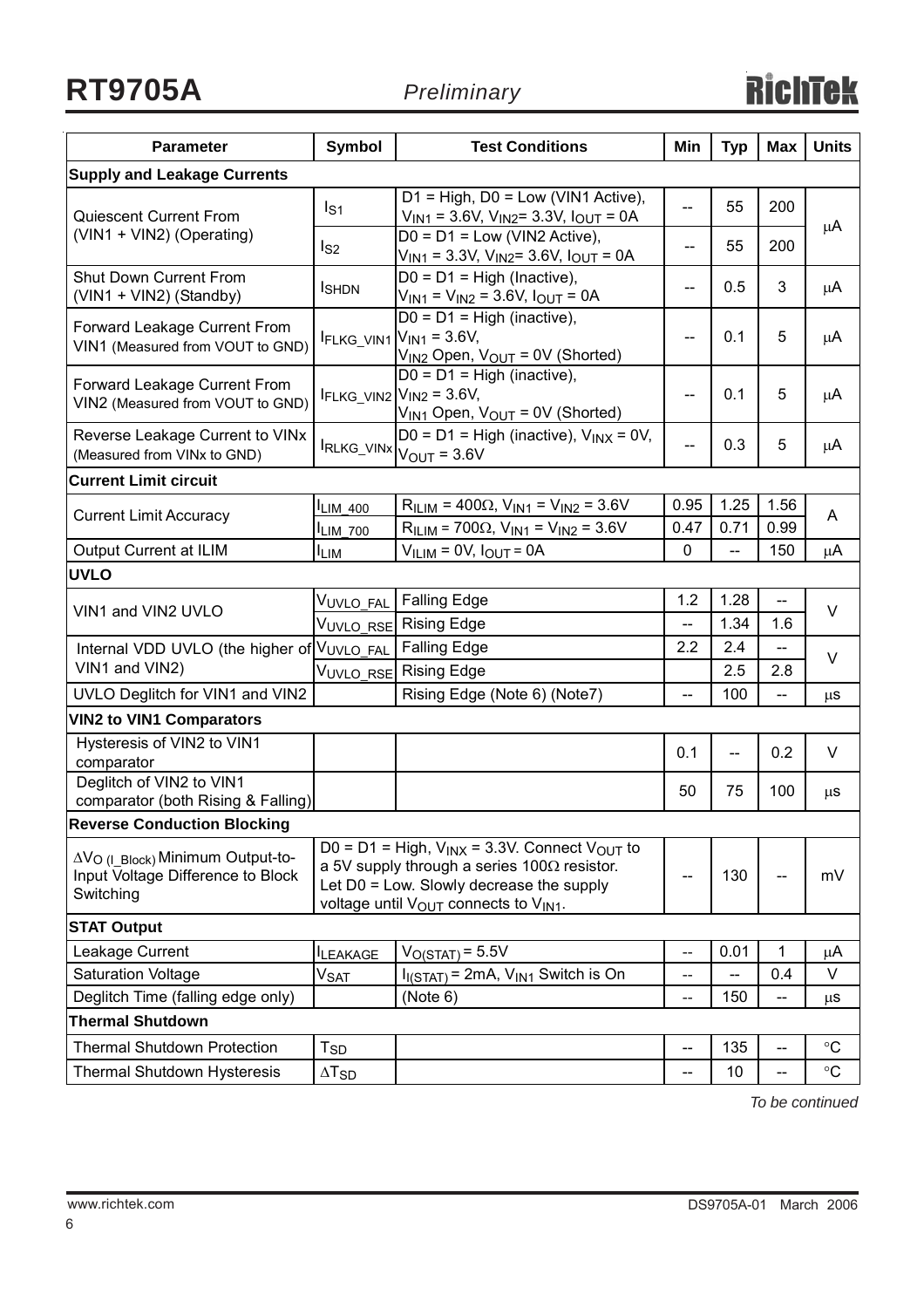| <b>Parameter</b>                                       | Symbol            | <b>Test Conditions</b>                                                                                                                                                 | Min            | Typ  | Max | <b>Units</b> |  |  |  |
|--------------------------------------------------------|-------------------|------------------------------------------------------------------------------------------------------------------------------------------------------------------------|----------------|------|-----|--------------|--|--|--|
| <b>Power Switch Timing (Note 6)</b>                    |                   |                                                                                                                                                                        |                |      |     |              |  |  |  |
| Output Rise Time from<br>an enable                     | tr                | $V_{IN1}$ = $V_{IN2}$ = 3.3V, $I_{OUT}$ = 500mA<br>See Timing Diagram (a)                                                                                              | 1              | 1.72 | 3   | ms           |  |  |  |
| Output Fall Time from a<br>disable                     | $t_{f}$           | $V_{IN1}$ = $V_{IN2}$ = 3.3V, $I_{OUT}$ = 500mA<br>See Timing Diagram (a)                                                                                              | 0.1            | 0.26 | 0.5 | ms           |  |  |  |
| <b>Transition Time</b>                                 | $t_{t}$           | $V_{IN1}$ to $V_{IN2}$ transition, $ {}^{\dagger}$ OUT = 500mA, (Measure<br>$V_{IN1}$ = 3.3V, $V_{IN2}$ = 5V transition time as 10 to 90%<br>rise time or from 3.4V to |                | 20   | 60  |              |  |  |  |
|                                                        |                   | $V_{IN2}$ to $V_{IN1}$ transition, $4.8V$ on $V_{OUT}$ ) See Timing<br>$V_{1N1}$ = 5V, $V_{1N2}$ = 3.3V Diagram (b)                                                    |                | 20   | 60  | $\mu$ S      |  |  |  |
| Turn-on Propagation<br>Delay from Enable               | t <sub>PLH1</sub> | $V_{1N1}$ = $V_{1N2}$ = 3.3V, Measure from enable to 10% of<br>$V_{OUT}$ , $I_{OUT}$ = 500mA See Timing Diagram (a)                                                    |                | 1    |     | ms           |  |  |  |
| Turn-off Propagation<br>Delay from Disable             | t <sub>PHL1</sub> | $V_{1N1}$ = $V_{1N2}$ = 3.3V, Measure from disable to 90% of<br>V <sub>OUT</sub> , I <sub>OUT</sub> = 500mA See Timing Diagram (a)                                     |                | 1    |     | ms           |  |  |  |
| Switch-over Rising<br><b>Propagation Delay</b>         | t <sub>PLH2</sub> | Logic 1 to Logic 0 transition $V_{IN1} = 3.3V$ ,<br>on D1, Measure from D1 to<br>$V_{IN2} = 5V,$<br>10% of V <sub>OUT</sub>                                            |                | 20   | 100 | $\mu$ S      |  |  |  |
| <b>Switch-over Falling</b><br><b>Propagation Delay</b> | t <sub>PHL2</sub> | $V_{D0} = 0V$ ,<br>Logic 0 to Logic 1 transition<br>$I_{OUT} = 500mA$<br>on D1, Measure from D1 to<br>See Timing Diagram (c)<br>90% of V <sub>OUT</sub>                | $\overline{2}$ | 3.8  | 10  | ms           |  |  |  |

- **Note 1.** Stresses listed as the above "Absolute Maximum Ratings" may cause permanent damage to the device. These are for stress ratings. Functional operation of the device at these or any other conditions beyond those indicated in the operational sections of the specifications is not implied. Exposure to absolute maximum rating conditions for extended periods may remain possibility to affect device reliability.
- **Note 2.** Devices are ESD sensitive. Handling precaution recommended.
- **Note 3.** The device is not guaranteed to function outside its operating conditions.
- **Note 4.** θJA is measured in the natural convection at  $T_A$  = 25 $\degree$ C on a low effective thermal conductivity test board of JEDEC 51-3 thermal measurement standard.
- Note 5. Performance at  $-5^{\circ}C \leq T_A \leq 85^{\circ}C$  is assured by design.
- **Note 6.** The time is assured by design.

**Note 7.** The UVLO is without latch. In V<sub>IN</sub> falling dege, the output voltage will depend on  $I<sub>OUT</sub>$  and  $C<sub>OUT</sub>$ . Please see below curve as reference.

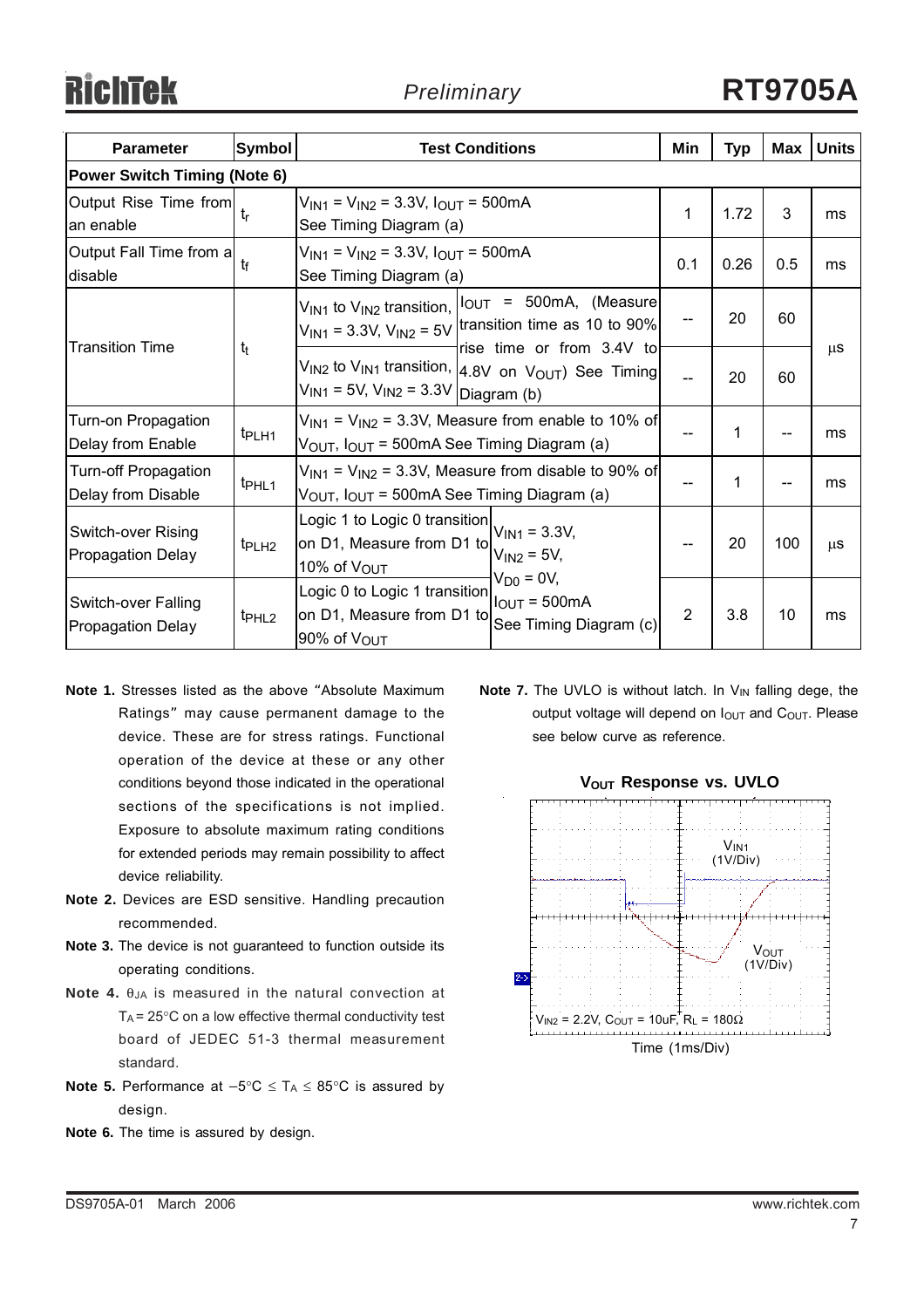# **Typical Operating Characteristics**





**RDS(ON) vs. Input Voltage**



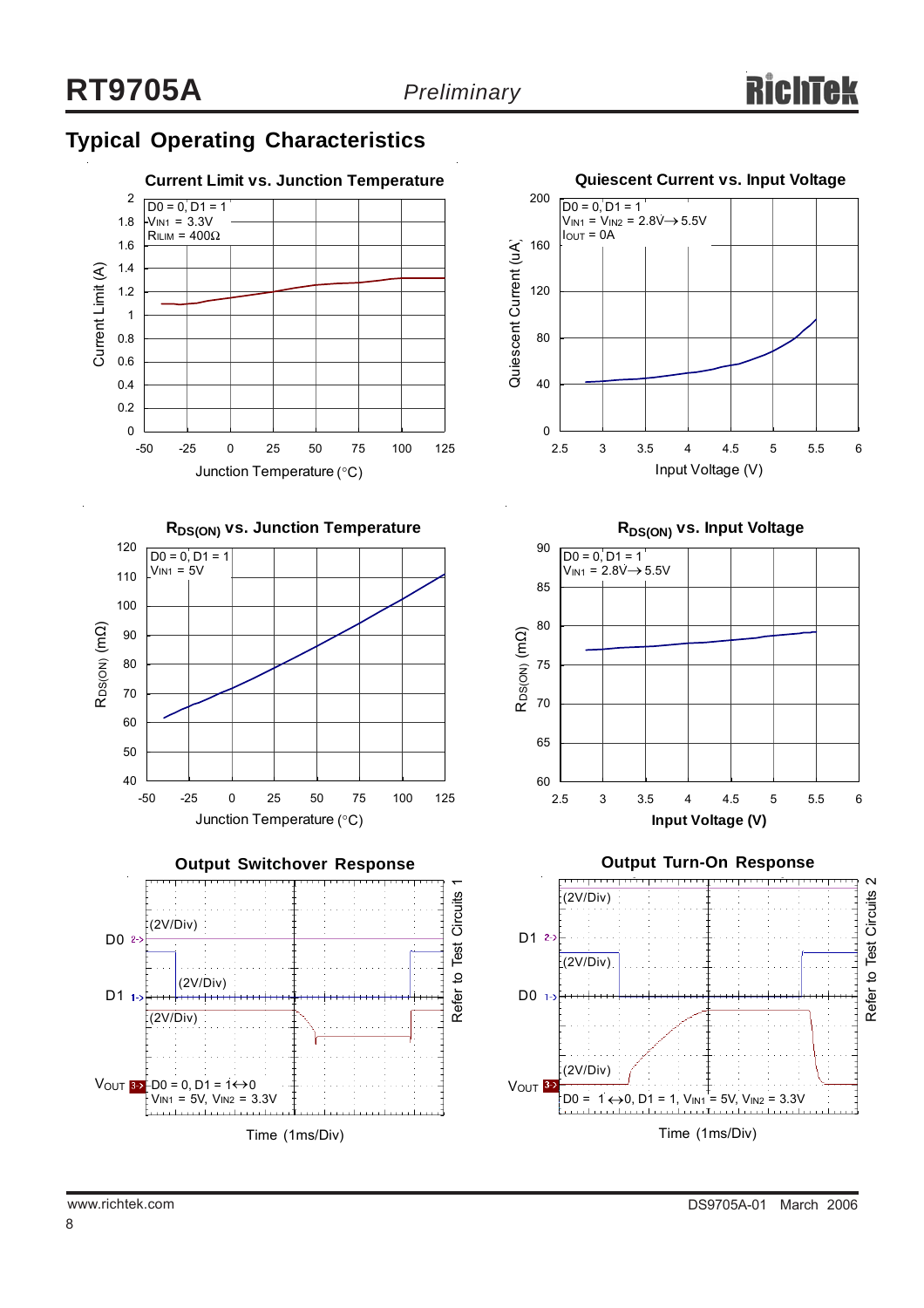



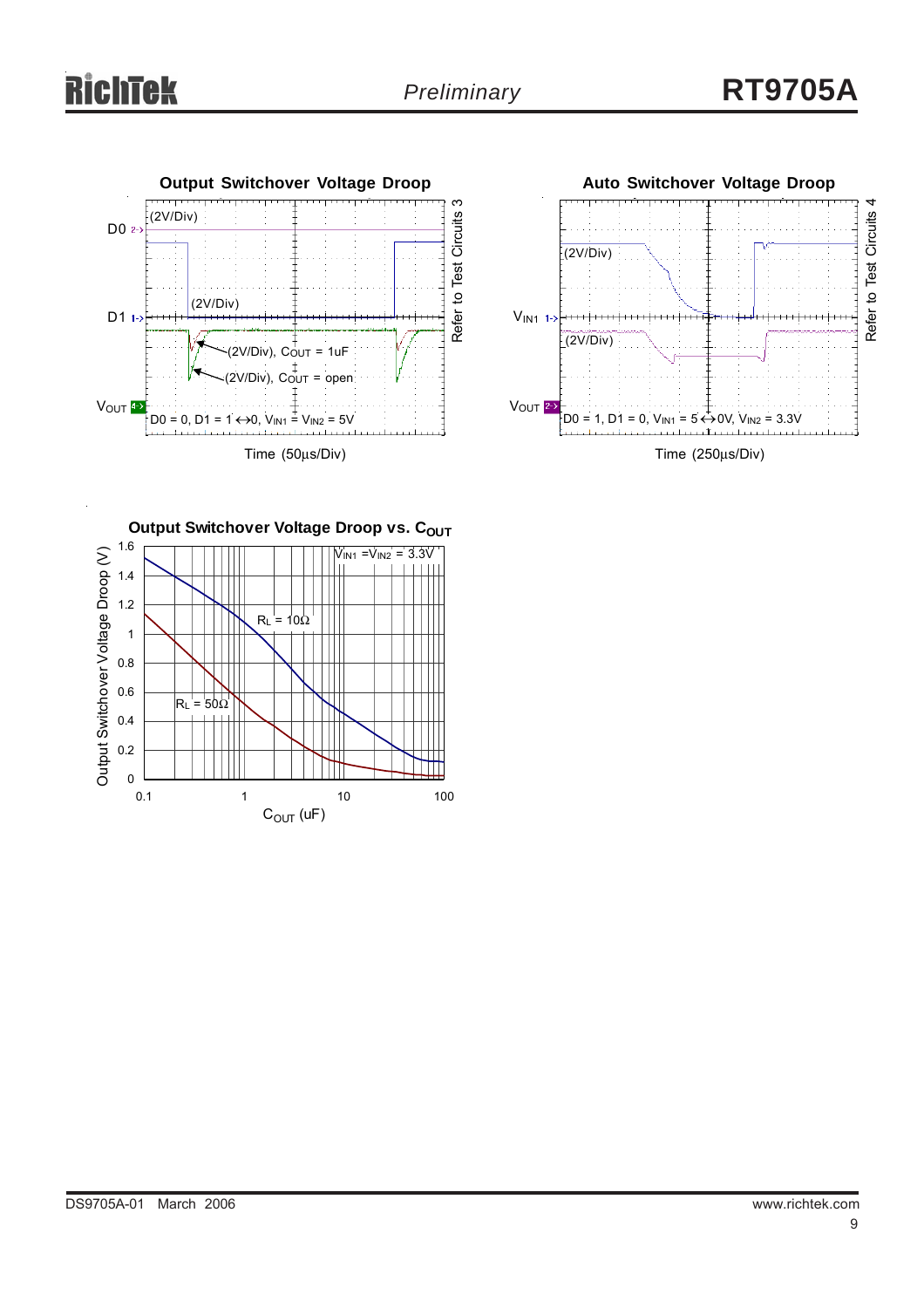## **Application Information**

The RT9705A is dual input single output power multiplexer specifically designed to provide seamless voltage transition between two independent power suppliers. Equipped with two low R<sub>DS(ON)</sub> N-Channel MOSFETs driven by internal charge pump circuitry, the RT9705A is able to deliver 1A output current with only 80mV voltage drop. The RT9705A provides comprehensive protection functions, including adjustable current limit, over temperature protection, soft start function for minimum inrush current, cross-conduction protection, and reverse conduction protection. These features greatly simplify power multiplexer design.

#### **Manual Switching Mode**

The RT9705A provides two logic input D0 and D1 for switch selection as shown in Table 1. The RT9705A selects the manual-switching mode when the D0 is pulled low. In this mode  $V_{OUT}$  connects to  $V_{INI}$  if D1 pulled high, otherwise  $V<sub>OUT</sub>$  connects to  $V<sub>IN2</sub>$ .

#### **Auto Switching Mode**

RT9705A selects the auto-switching mode when the D0 is pulled high and D1 is pulled low. In this mode  $V_{\text{OUT}}$  connects to the higher of  $V_{IN1}$  and  $V_{IN2}$ .

#### **Shutdown Mode**

When both D0 and D1 are selected high, the RT9705A enters shutdown mode and consumes minimum power. An internal MOSFET with  $2k\Omega R_{DS(ON)}$  turns on and softly discharges the output voltage in the shutdown mode. Since no body diode exists between  $V_{INX}$  and  $V_{OUT}$ , output voltage is allowed to be high than the input voltages in the shutdown mode.

#### **Switch Status Indication**

A STAT pin with open drain output is provided to indicate the switch status. STAT pin outputs high impedance if  $V_{1N2}$ is active, otherwise STAT pin outputs low.

#### **Current Limiting**

The current limit circuitry prevents damage to the MOSFET switch and external load. A resistor  $R_{ILIM}$  from ILIM to GND sets the current limit to 500/R ILIM and the adjustable current limiting up to 1.25 A. A setting resistor  $R_{\text{ILIM}}$  equal to zero is not recommended as that disables current limiting.

#### **Thermal Considerations**

Thermal protection limits power dissipation in RT9705A. When the operation junction temperature exceeds 135°C, the OTP circuit starts the thermal shutdown function and turns the pass element off. The pass element turn on again after the junction temperature cools by 10°C.

For continuous operation, do not exceed absolute maximum operation junction temperature 125°C. The power dissipation definition in device is:

 $P_D = (V_{IN} - V_{OUT}) \times I_{OUT} + V_{IN} \times I_{Q}$ 

The maximum power dissipation depends on the thermal resistance of IC package, PCB layout, the rate of surroundings airflow and temperature difference between junction to ambient. The maximum power dissipation can be calculated by following formula:

 $P_{D(MAX)} = (T_{J(MAX)} - T_A)/\theta_{JA}$ 

where  $T_{J(MAX)}$  is the maximum operation junction temperature 125 $\degree$ C, T<sub>A</sub> is the ambient temperature and the  $\theta_{JA}$  is the junction to ambient thermal resistance.

For recommended operating conditions specification of RT9705A, where  $T_{J(MAX)}$  is the maximum junction temperature of the die (125 $\degree$ C) and T<sub>A</sub> is the maximum ambient temperature. The junction to ambient thermal resistance  $(\theta_{JA}$  is layout dependent) for TSSOP-8 package is 230°C/W on standard JEDEC 51-3 thermal test board. The maximum power dissipation at  $T_A = 25^{\circ}$ C can be calculated by following formula:

 $P_{D(MAX)} = (125\degree C - 25\degree C)/230\degree C/W = 430$  mW (TSSOP-8)